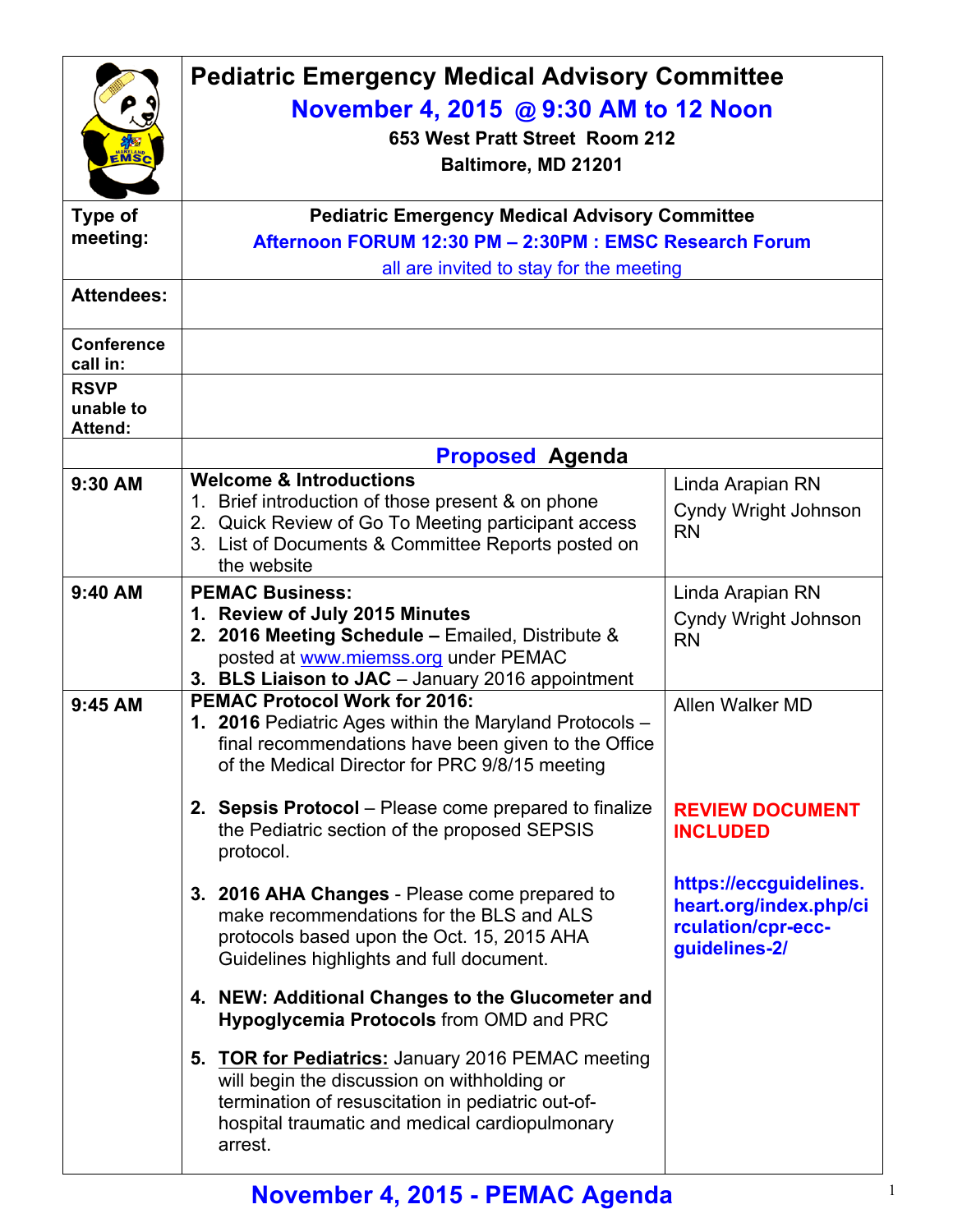|       | a. Reference article in Pediatrics. 2014<br>Apr; 133(4): e1104-16. Focused on trauma arrest.<br>b. Kentucky COPE Targeted Issue Grant piloted<br>educational materials and skill stations at the<br>NASEMSO meeting in October.           |                      |
|-------|-------------------------------------------------------------------------------------------------------------------------------------------------------------------------------------------------------------------------------------------|----------------------|
|       | 6. Protocols referred from PRC<br>a. Protocol Review Committee accepted the<br>changes in pediatric age definitions and the fe<br>exceptions that PEMAC proposed for the<br>2016 Maryland Protocols.<br>b. September meeting - highlights |                      |
|       | c. Update from special committee looking at all<br>requirements for On Line Medical Direction/<br>Consultation                                                                                                                            |                      |
|       | d. Workgroup to look at alternative airways for<br>all ages is to be formed                                                                                                                                                               |                      |
| 10:30 | <b>Family Centered Care Sub Committee</b><br>1. EMSC National FAN - October conference call                                                                                                                                               | Mary Ellen Wilson RN |
|       | 2. Panda Bear Mascot program for outreach to<br>children and families -Panda Name                                                                                                                                                         |                      |
|       | 3. Right Care Awards (& Star of Life Awards) 2016<br>Nomination forms is LIVE (www.miemss.org)<br>7/1/2015                                                                                                                                |                      |
|       | 4. Future plans - Capturing stories of Right Care at<br>conferences/ schools                                                                                                                                                              |                      |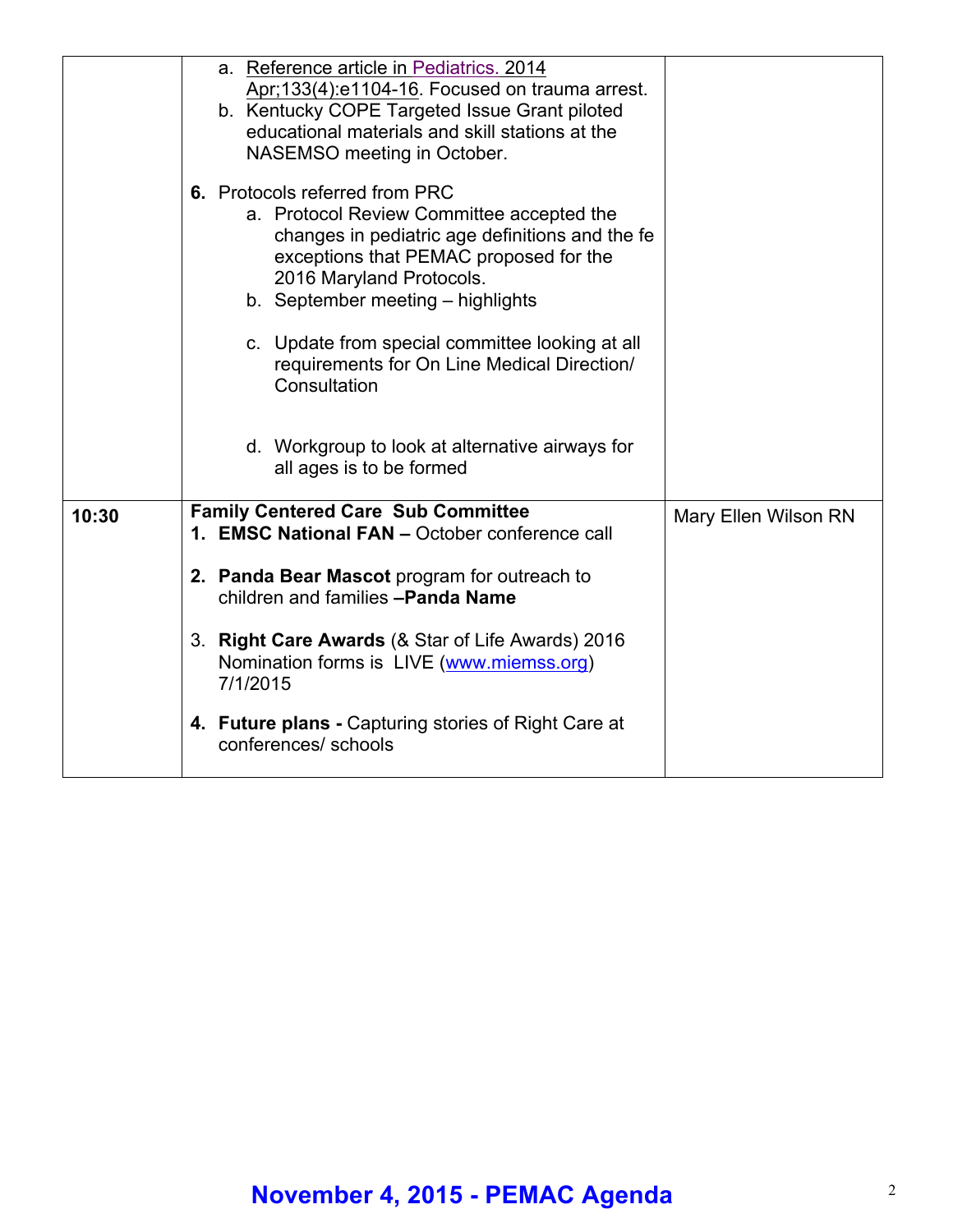| 10:45    | <b>Maryland Organizations &amp; Committees</b>                                                                        |                             |
|----------|-----------------------------------------------------------------------------------------------------------------------|-----------------------------|
|          | <b>AAP Updates</b>                                                                                                    |                             |
|          | $\triangleright$ AAP NEC was in Washington DC last week -                                                             |                             |
|          | updates on session attended are welcome<br>$\triangleright$ Maryland update - COPEM & COVIPP                          | Jen Anders MD               |
|          | $\triangleright$ National update - COPEM                                                                              | Cyndy Wright Johnson        |
|          | $\blacktriangleright$                                                                                                 | <b>RN</b>                   |
|          |                                                                                                                       |                             |
|          | <b>ACEP Updates - new website &amp; management</b>                                                                    | Kathy Brown MD              |
|          | www.mdacep.org                                                                                                        |                             |
|          | $\triangleright$ Maryland update - EMS Committee                                                                      |                             |
|          | > Maryland's NEW - Pediatric Committee                                                                                |                             |
|          | ENA Updates - www.mdena.org (NEW website live)                                                                        | Barbara Ayd RN              |
|          | $\triangleright$ State report                                                                                         |                             |
|          | $\triangleright$ Local updates                                                                                        |                             |
|          | > Maryland ENA Regional Conferences                                                                                   |                             |
|          | > CPEN Review Courses - future                                                                                        |                             |
|          |                                                                                                                       | Laurel Moody RN             |
|          | <b>SCHOOL HEALTH Updates</b>                                                                                          |                             |
|          | $\triangleright$ School Health committee(s) update<br>$\triangleright$ School Emergency Health Guidelines 2nd edition |                             |
|          | document completed                                                                                                    |                             |
|          |                                                                                                                       | Liz Berg RN                 |
|          | <b>Critical Care Updates</b>                                                                                          | <b>Charlotte Glicksman</b>  |
|          | $\triangleright$ AACN                                                                                                 | <b>MD/ Jason Custer MD</b>  |
|          | $\triangleright$ AAP                                                                                                  |                             |
|          |                                                                                                                       | <b>Charles Boone</b>        |
|          | <b>Commercial Ambulance Service Advisory</b><br>Committee (CASAC @ MIEMSS)                                            | <b>NREMTP</b>               |
|          | $\triangleright$ NPR Courses – October was the final MIEMSS                                                           | <b>Jill Dannenfelser RN</b> |
|          | sponsored course                                                                                                      |                             |
|          | $\triangleright$ SCT subcommittee – working on protocol revision                                                      |                             |
|          | proposals                                                                                                             |                             |
|          | $\triangleright$ Neonatal subcommittee – work concluded for now                                                       |                             |
|          |                                                                                                                       | <b>Jim Richardson EMTB</b>  |
|          | Jurisdictional Affairs Committee (JAC @ MIEMSS)<br>$\triangleright$ BLS                                               | <b>Judy Micheliche NRP</b>  |
|          | $\triangleright$ ALS                                                                                                  |                             |
|          | <b>Instructors</b><br>➤                                                                                               | Paul Massarelli NRP         |
| 11:00 AM | <b>EDUCATION Sub Committee</b>                                                                                        | Danielle Joy RN             |
|          | 1. APLS Courses - December and February 2015-                                                                         | <b>NREMTP</b>               |
|          | 2016                                                                                                                  |                             |
|          | 2. APLS 2016 Course schedule under development                                                                        |                             |
|          | 3. PEPP $3^{rd}$ – CNHS course experience                                                                             | EL&C                        |
|          | BLS PEPP Schedule to be adapted to 12 hour                                                                            | EL&C                        |
|          | format or combined 2 day courses                                                                                      |                             |
|          |                                                                                                                       | Danielle Joy                |
|          | 4. BLS Committee                                                                                                      | Committee                   |
|          |                                                                                                                       |                             |

## **November 4, 2015 - PEMAC Agenda** <sup>3</sup>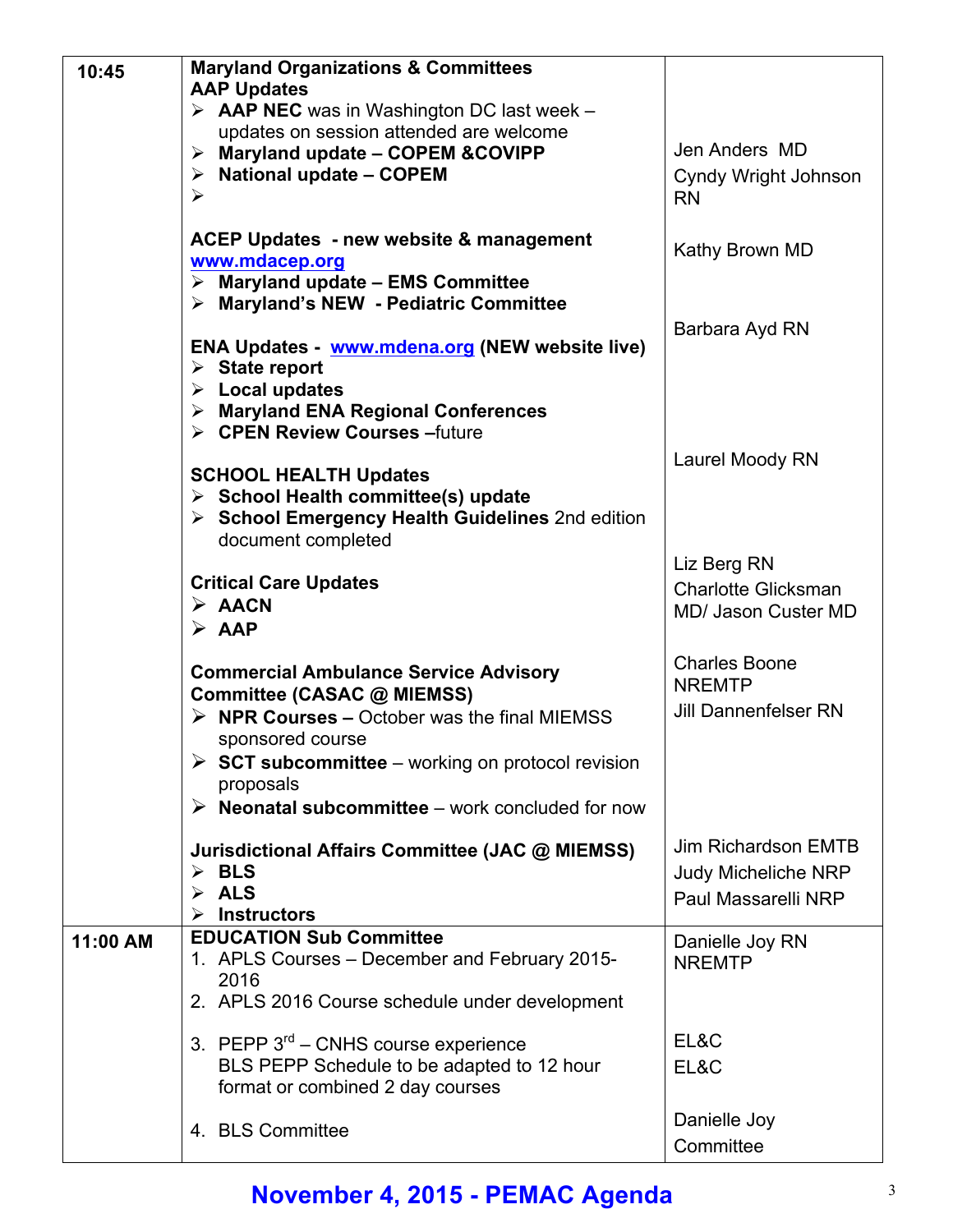|          | 5. ALS Committee                                                                                                                                                                                                                                                                                                                                                                                                                                                                                                                                              |                                          |
|----------|---------------------------------------------------------------------------------------------------------------------------------------------------------------------------------------------------------------------------------------------------------------------------------------------------------------------------------------------------------------------------------------------------------------------------------------------------------------------------------------------------------------------------------------------------------------|------------------------------------------|
|          | 6. 2016 Conference Schedule – please see online                                                                                                                                                                                                                                                                                                                                                                                                                                                                                                               |                                          |
|          | 7. Other Educational opportunities                                                                                                                                                                                                                                                                                                                                                                                                                                                                                                                            |                                          |
| 11:15 AM | <b>Update on EMSC Performance Measures -</b><br><b>EMSC PM 73 - Ambulance Equipment</b><br>1) VAIP 2014 – posted on line and in effect.                                                                                                                                                                                                                                                                                                                                                                                                                       | <b>Cyndy Wright Johnson</b><br><b>RN</b> |
|          | 2) Work Group on Minimum Equipment standards<br>for all ground vehicles FINAL DRAFT submitted to<br>SEMSAC & EMS Board for information. Working on                                                                                                                                                                                                                                                                                                                                                                                                            | Lisa Chervon MS NRP                      |
|          | the process for inspections.                                                                                                                                                                                                                                                                                                                                                                                                                                                                                                                                  | Allen Walker MD                          |
|          | <b>EMSC PM 74 - Pediatric ED Categorization</b><br>1) Regional EMSC Atlantic 10 states continue to<br>work on proposals for three / four levels. National<br>Resource Center may be working with a few<br>states on one level only option to meet the<br>federal 25% of hospitals goal by 2017.<br>2) Pediatric Education for hospitals:<br>a. See ENPC and APLS discussion above<br>b. 2016 discussion on feasibility of quarterly<br>webinars 2017-2020 grant proposal<br>c. FEMA Pediatric Disaster MGT 439 course - brief<br>overview from October course | Cyndy Wright Johnson<br><b>RN</b>        |
|          | <b>EMSC PM 76 &amp; 77:</b><br>1. Pediatric Base Station Courses: 2016<br><b>Proposed</b><br>$\triangleright$ March 10, 2016 – Howard County (Thursday AM)                                                                                                                                                                                                                                                                                                                                                                                                    |                                          |
|          | $\triangleright$ September 8, 2016 – Howard County (Thursday AM)<br>$\triangleright$ Potential for January or August courses – to be<br>determined by need.                                                                                                                                                                                                                                                                                                                                                                                                   |                                          |
|          | EMSC PM 78 - Conferences for 2015 and APLS -<br>see discussion under Educational report above                                                                                                                                                                                                                                                                                                                                                                                                                                                                 |                                          |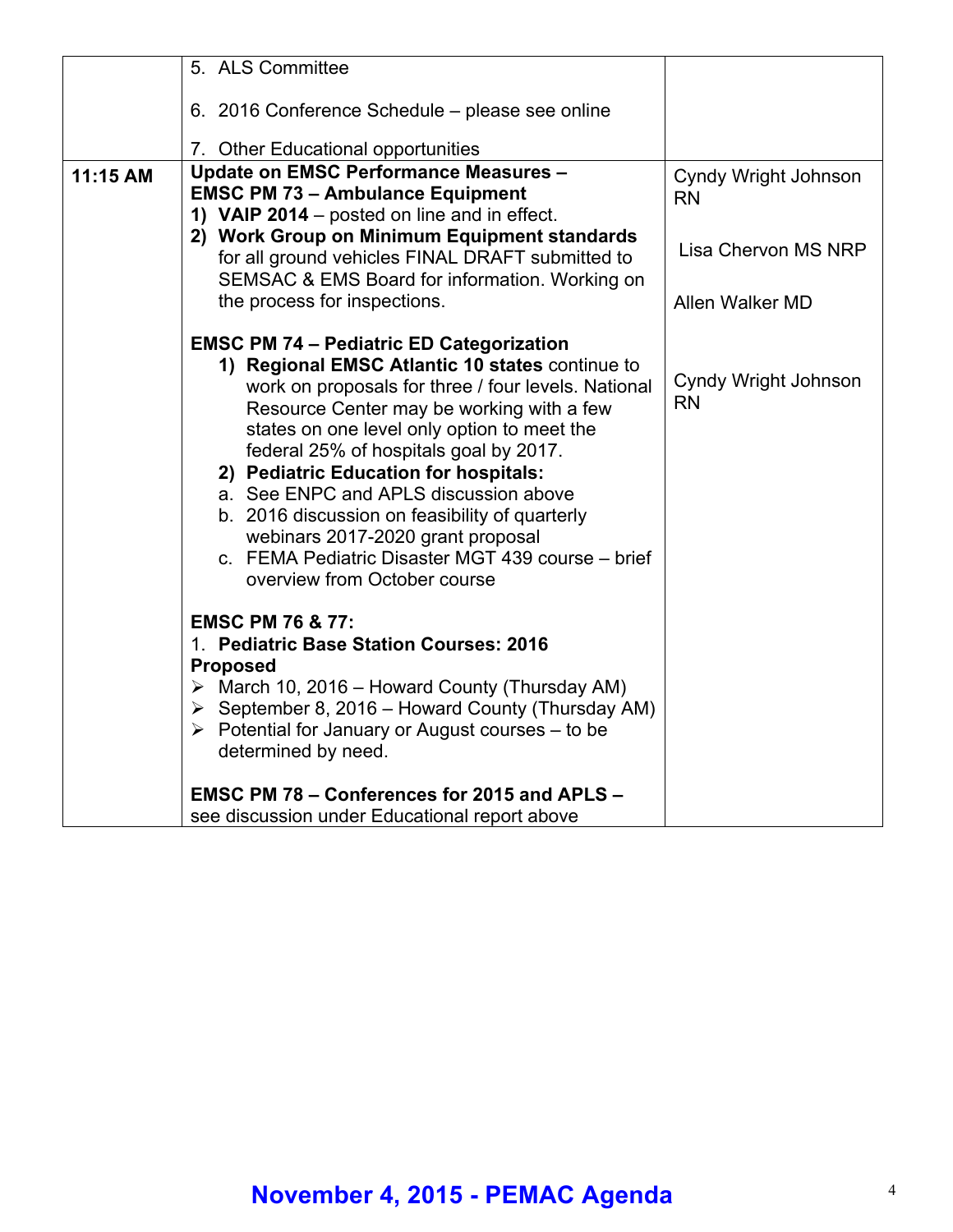| 11:30    | <b>Injury Prevention Sub Committee &amp; Updates</b><br><b>Please see Summaries from:</b>                                                                                                                                                                                                    | Susanne Ogaitis Jones             |
|----------|----------------------------------------------------------------------------------------------------------------------------------------------------------------------------------------------------------------------------------------------------------------------------------------------|-----------------------------------|
|          | 1. EMSC: CPS & OP Healthcare Project (SHA)<br>Tween Passenger Safety project please contact                                                                                                                                                                                                  | <b>MPH</b>                        |
|          | Susanne Ogaitis-Jones @ cps@miemss.org for<br>materials and information                                                                                                                                                                                                                      |                                   |
|          | 2. Safe Kids                                                                                                                                                                                                                                                                                 |                                   |
|          | ❖ Maryland Safe Kids Meetings 2016 – March &<br>September meetings following PEMAC<br>❖ Sports Safety messaging / online resources have<br>been updated with J&J grant<br>❖ Safe Routes Safe Kids Global petition -<br>signatures are still being requested at<br>www.savekidslives2015.org/ | Cyndy Wright Johnson<br><b>RN</b> |
|          | 3. Maryland Risk Watch/MSFA-please see handout<br>online. Planning for 2016 MSFA Convention in June<br>will start 11/8/2015 at the MSFA meeting - email<br>ideas to FAN@miemss.org.                                                                                                          | Cyndy Wright Johnson<br><b>RN</b> |
|          | 4. September 2015 – MidAtlantic Life Safety<br><b>Conference</b> – went well. 2016 planning starts this<br>week.                                                                                                                                                                             |                                   |
|          | 5. ENA: IQSIP – Institute for Quality, Safety and Injury<br>Prevention updates @ ENA national website                                                                                                                                                                                        |                                   |
|          | 6. Maryland American Trauma Society - September<br>meeting was hosted by MVA                                                                                                                                                                                                                 |                                   |
|          | 7. Partnership for Safer Maryland: see their website<br>for upcoming events                                                                                                                                                                                                                  | Safermaryland.org                 |
|          | 8. Other Projects/ Programs                                                                                                                                                                                                                                                                  |                                   |
| 11:45 AM | <b>Research and EVBG update</b><br>1. Research Forum - today's presentations to<br>focus on projects with protocol implications<br>anticipating a PEMAC audience                                                                                                                             | Jen Anders MD                     |
|          |                                                                                                                                                                                                                                                                                              | Jen Anders MD                     |
|          | 2. Maryland Pediatric DART - Data Analysis &<br>Research Team projects 2015 overview                                                                                                                                                                                                         |                                   |
|          | 3. January updates will include:                                                                                                                                                                                                                                                             | Kathy Brown MD                    |
|          | a. Pain Protocol re-analsyis<br>b. WB-CARN EMS partner in Prince George's<br>County                                                                                                                                                                                                          |                                   |
|          | 4. EMSC TI Grant updates                                                                                                                                                                                                                                                                     | Investigators                     |
|          | 5. Other projects                                                                                                                                                                                                                                                                            | Committee                         |

## **November 4, 2015 - PEMAC Agenda** <sup>5</sup>